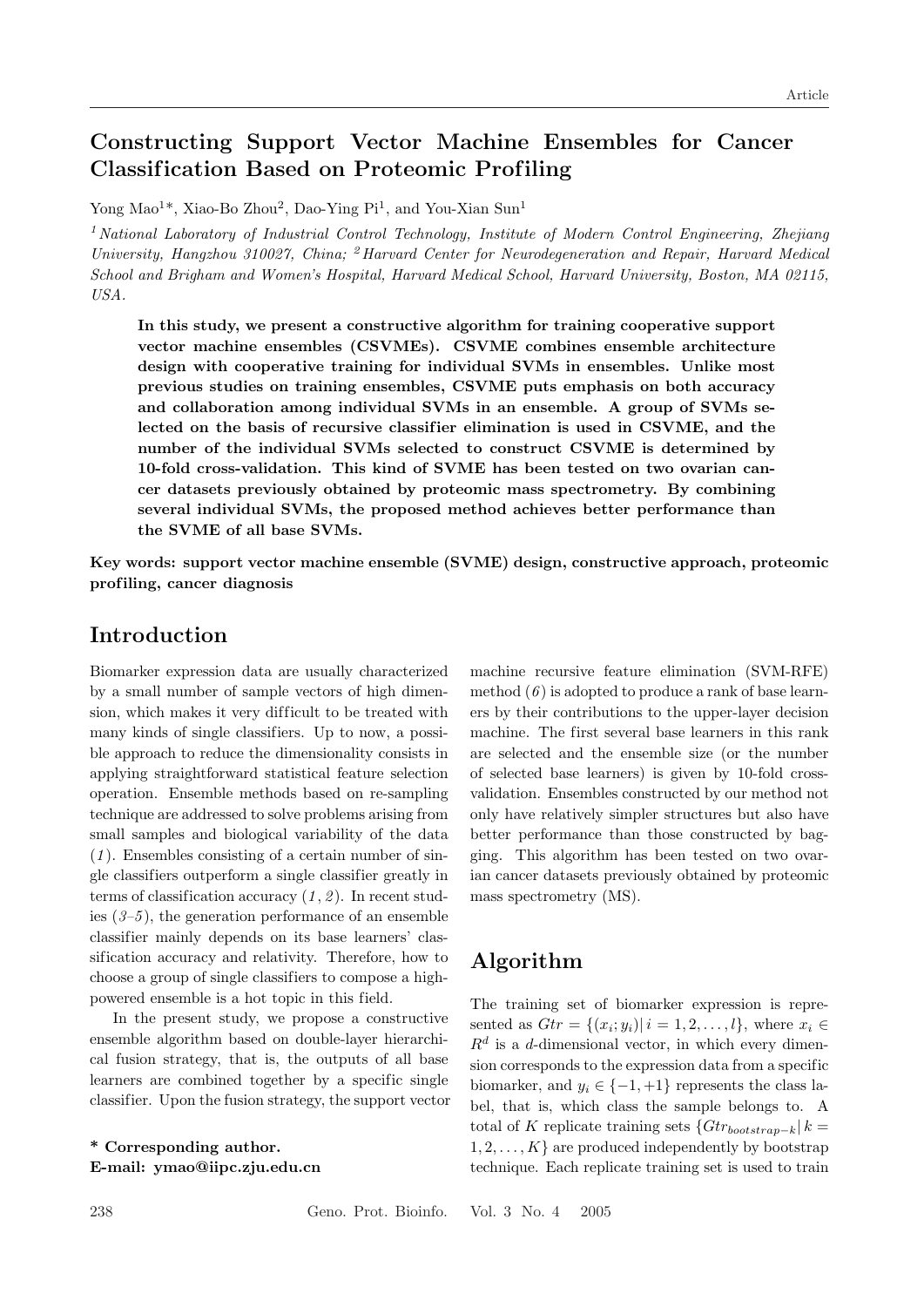a certain SVM; the base learners used to constitute the lower layer of ensemble will be selected from these K SVMs. A new SVM is trained to fuse the output of these  $K$  SVMs, and these  $(K+1)$  SVMs form a hierarchical structure. Using  $f_k$  to be the decision function of the  $k^{\text{th}}$  SVM in the lower layer and F to be the decision function of the SVM in the upper layer, the final decision value of a given sample  $x_i$  is determined as:

$$
D(x_i) = F(f_1(x_i), f_1(x_i), \dots, f_K(x_i))
$$
 (1)

The experimental results from previous studies  $(3, 4)$  indicate that most gain of ensemble's performance comes from an optimal combination of several specific base learners. In our method, the optimal combination is realized by the SVM in the upper layer, where the focus is how to select these specific base learners. According to Equation (1),  $f_1(x_i), f_1(x_i), \ldots, f_K(x_i)$  are regarded as the K features or inputs of the upper-layer decision machine. Therefore, to choose a group of base learners for constructing ensembles means to choose a group of most discriminative features for the upper-layer decision machine.

The SVM-RFE method proposed by Guyon et al  $(6)$  has shown sound performance on bio-feature selection in bioinformatics  $(7, 8)$  and key variable identification in chemical industrial process  $(9)$ . In the present study, this method is adopted to rank the lower-layer decision machines according to their importance to the upper-layer decision machine. In brief, RFE is a circulation procedure for eliminating features by a criterion. It consists of three steps: (1) train the classifier; (2) compute the ranking criterion; (3) remove the features with the smallest ranking scores. The ranking criterion is relative to the realization of classifier, that is to say, RFE is a wrapper algorithm. When the linear kernel SVM  $f(x) =$  $\langle w, x \rangle + b = \sum_{i=1}^{l} a_i y_i \langle x_i, x \rangle + b$  is used as a classifier in RFE, the contribution of each feature to the discriminative function,  $J(i)$ , lies on its weight value, mandely  $J(i) = (w_i)^2$ , where  $\mathbf{w} = (w_i) = \sum_{i=1}^{l} a_i y_i x_i$ , and the decision coefficients  $\mathbf{a} = (a_i)$  and b are obtained by training of SVM  $(10)$ . SVM is retrained after each elimination operation, because a feature of medium-low importance may be promoted by removing a correlated feature. Finally, 10-fold crossvalidation is used to determine the number of classifiers in ensemble.

#### Results and Discussion

The linear kernel SVM was used throughout our experiments. To avoid the noise resulted from the oversize number of features, the Fisher criterion score size number of lead  $(\sigma_j^+)^2 + (\sigma_j^-)^2$ was used to preselect 100 biomarkers, where  $\mu_j^+$  and  $\mu_j^-$  denote the mean value of the  $j^{\text{th}}$  biomarker for Classes 1 and 2, respectively, while  $\sigma_j^+$  and  $\sigma_j^-$  denote the standard deviation of the  $j<sup>th</sup>$  biomarker for Classes 1 and 2, respectively. In bootstrapping, the size of each resampled dataset was set as 50% of the original training set. The initialized number of base learners in the lower layer of ensemble was set as 100.

Two ovarian cancer datasets from the surfaceenhanced laser desorption ionization time-of-flight (SELDI-TOF) experiments by MS (11 ) were analyzed in this study. Dataset 1 was prepared manually, consisting of 200 samples that were separated into a training set and a test set. Each set has 100 samples, including 50 ovarian cancer samples and 50 control (normal) samples. Dataset 2 was prepared with a robotic instrument, consisting of 162 ovarian cancer samples and 91 control samples. Its training set was made up of 60 cancer samples and 40 control samples drawn out statistically, and the test set consisted of the remaining samples. Both two original datasets had 15,154 bio-features in total. Each feature corresponded to the relative intensity of a certain kind of ionized proteomic molecule with specific  $m/z$  value.

To prove the effectiveness of classifier selection, Majority Voting and double-layer fusion strategy were used as the decision method respectively on the classifier ranking results to test the ensemble accuracy. The classification accuracy analysis on Dataset 1 is shown in Figure 1. The ensemble size indicated by 10 fold cross-validation is 7, and these seven base learners are selected by SVM-RFE. The positive predictive values are 100% on the training set and 96% on the test set, with the ensemble constructed by these seven classifiers. In other cases, the classification accuracy is lower. According to Figure 1, the ensemble constructed by all base learners cannot achieve a lower error rate whether it is fused by Majority Voting or double-layer fusion strategy.

The similar result achieved on Dataset 2 is shown in Figure 2. The ensemble size indicated by 10-fold cross-validation is 3. The positive predictive values are 100% on both the training set and the test set, with the ensemble constructed by these three classifiers. In other cases, the classification accuracy is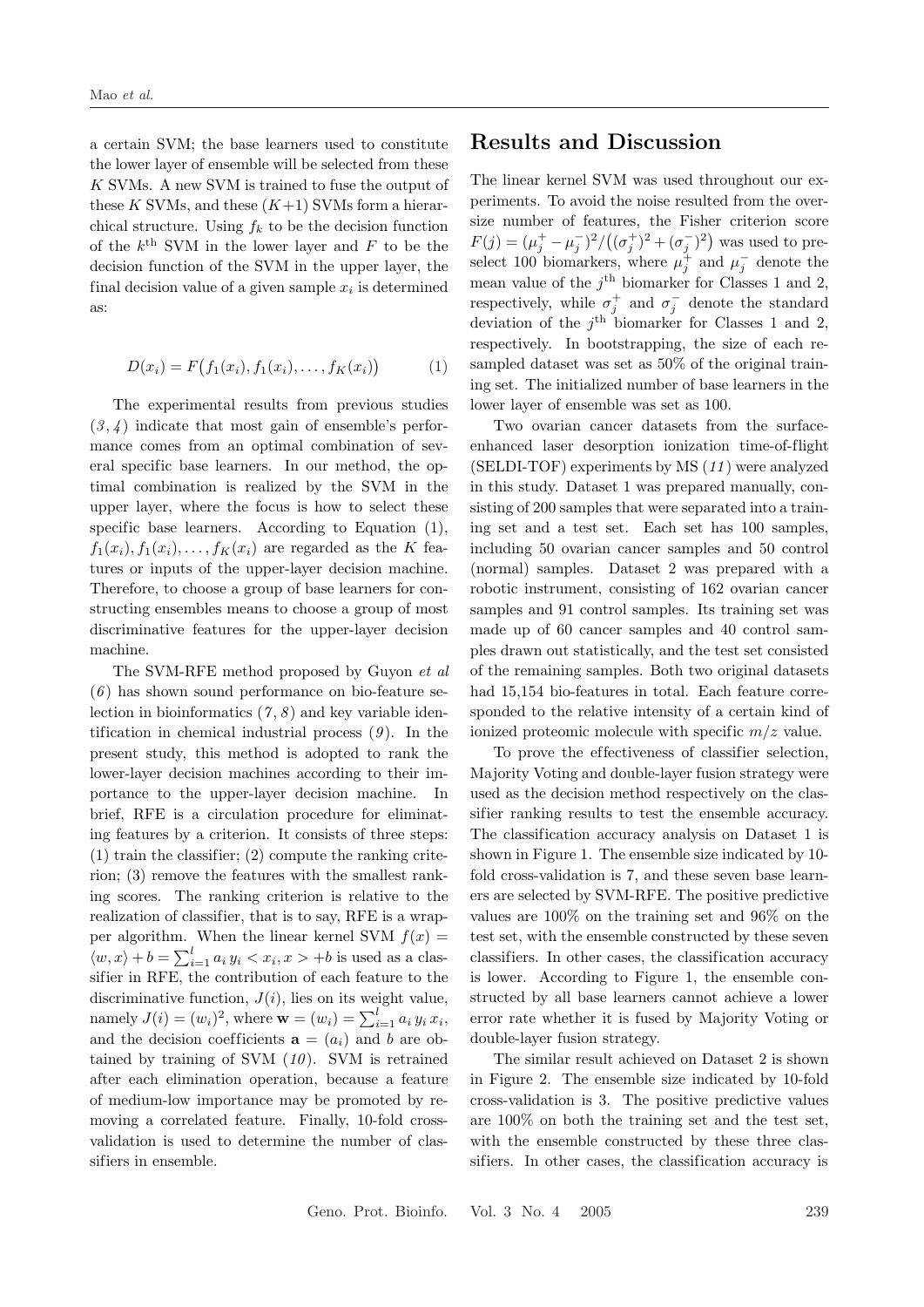

Fig. 1 Performance comparisons of Majority Voting and double-layer fusion strategy with ranked classifiers on training set and test set from Dataset 1. A. Classification analysis on training set. The optimal ensemble size is indicated by 10-fold cross-validation. B. Classification analysis on test set. The performance of ensemble with optimal ensemble size is indicated.



Fig. 2 Performance comparisons of Majority Voting and double-layer fusion strategy with ranked classifiers on training set and test set from Dataset 2. A. Classification analysis on training set. The optimal ensemble size is indicated by 10-fold cross-validation. B. Classification analysis on test set. The performance of ensemble with optimal ensemble size is indicated.